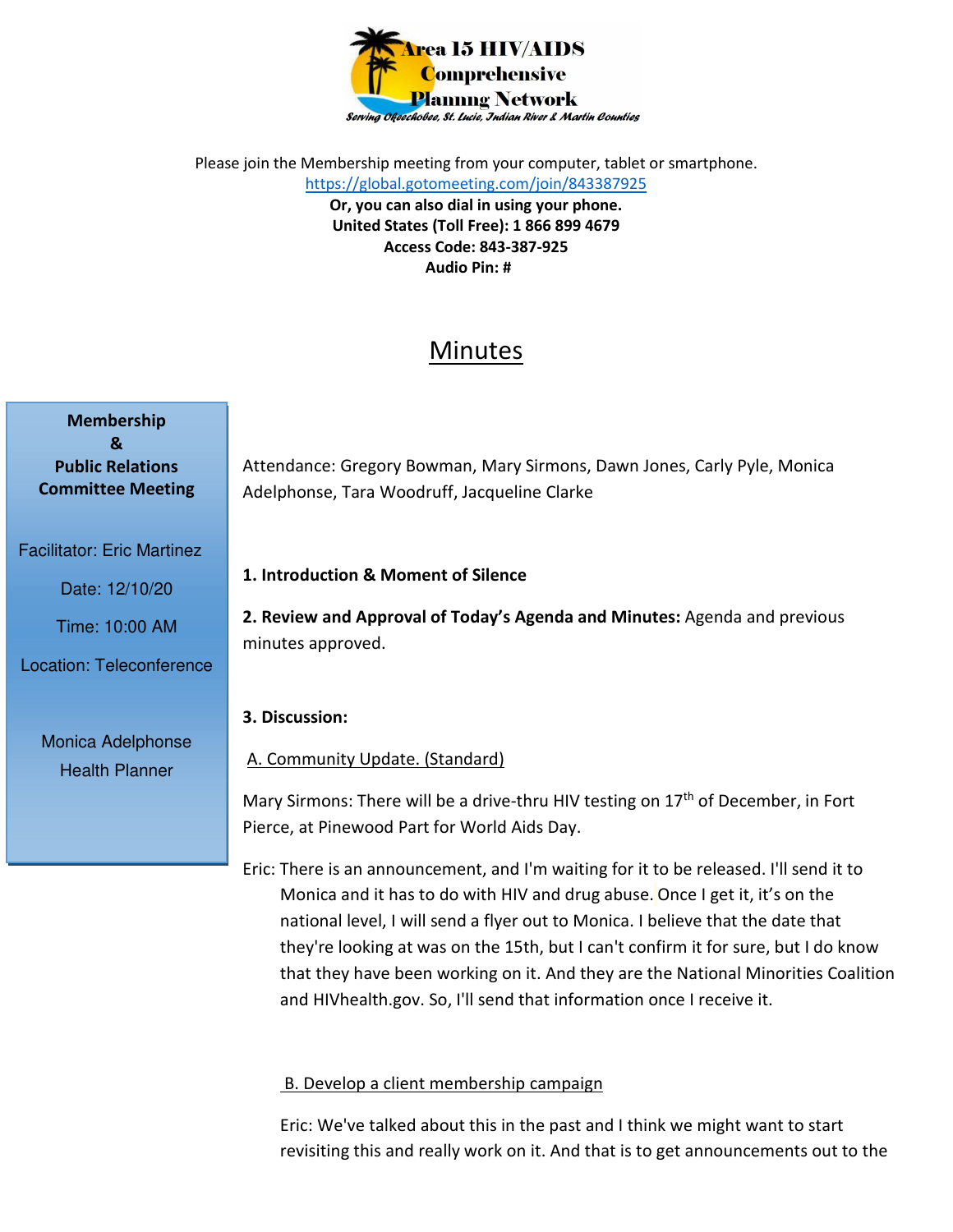providers and case management to inform them about the consortia. Being that the New Year's coming around the corner there, maybe we could get something out there to let the community know that we do have a functioning consortium. If anyone have any idea, please let me or Monica know before I put out the flyer for the consortia.

Tara: Eric, are you asking for information to go on the flyer?

Eric: I'm asking feedback in regards to how we should look at the flyer. To just develop the flyer and get the information out there.

Tara: The case managers can probably hand them to the patients during their office visits to make them aware.

Eric: I'm just looking at some kind of a flyer that could be a postcard, a pamphlet size, or something that the case manager or provider could submit to patients and explain it to them as best as possible. And have the basic information, just like what our business card to be, but a little more inviting in regards to them; to have them being part of the table and their involvement.

Tara: Maybe we can have some type of larger poster size or something where the information can be below the poster. It can be inviting and say here is some information if you want to connect.

Greg: What other things, besides the flyer, is there that we have to use to try to bring in other clients that had HIV?

Eric: We had developed a flyer 4-5 yrs ago and was given to case managers. It was supposed to be also part of the assessment in regards to the recertification or certification of an individual coming into Ryan White Services. We will also talking about even putting it down, having something in regards to those who are applying for ADAP.

Dawn: I want to recommend that we use rack cards and posters as opposed to fliers and posters because if you use a rack card or postcard, the clients are more inclined to hang on to them as opposed to a flyer. They're easy to store and easy to display. Maybe we can look at what we've used in the past, use our brochure and take information from it, or take information from the previous materials, and tweak it, and not re-invent the wheel all over again.

Eric: I agree and we do not have anything promoting the consortia. If providers do not have any materials, please let me know.

Dawn: Once we have finalized the campaign, I will have it printed and distributed. Please note that we are not allowed to advertise with Ryan White